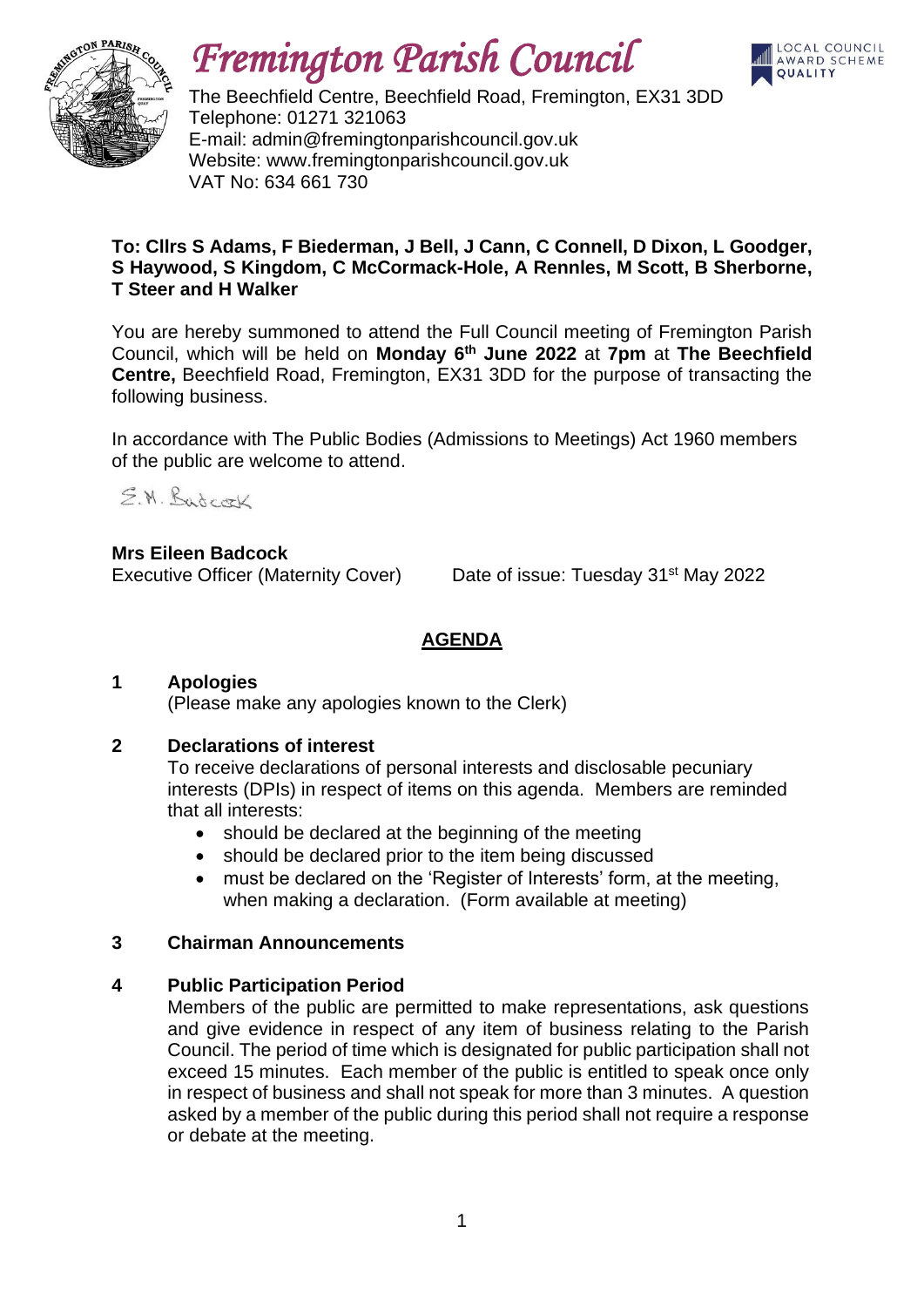#### **5 Minutes**

To approve as a correct record and sign the following:

• Minutes of the Full Council meeting held on Monday 9<sup>th</sup> May 2022 [\(Click here for Minutes\)](https://www.fremingtonparishcouncil.gov.uk/meetings.php)

#### **6 Committee Minutes**

To receive, and to ratify the decisions therein, the minutes of the following Committee Meetings:

- Finance & Personnel Committee meeting held on Thursday  $26<sup>th</sup>$  May 2022
- Environment & Community Committee meeting held on Thursday 26<sup>th</sup> May 2022
- Fremington Quay Management Committee meeting held on Thursday 26th May 2022

(Minutes to follow)

#### **7 Annual Governance Statement 2021/22**

To discuss and agree the Annual Governance Statement detailed in the Annual Governance and Accountability Return 2021/22 (information to follow)

#### **8 Accounting Statements 2021/2022**

To receive and agree the Accounting Statements contained within the Annual Governance and Accountability Return 2021/2022 along with the Internal Auditor's Report 2022 (information to follow)

#### **9 Annual Governance and Accountability Return 2021/2022**

To discuss and agree the Annual Governance Accountability Return for 2021/2022 (information to follow)

#### **10 Grants Presentation Evening**

To discuss and consider holding a Grants Presentation evening in July 2022.

**11 Multi Use Games Area (MUGA) Riverside Park** (item requested by Cllr Biederman)

#### **12 County and District Councillors' Reports**

To receive reports from the County Councillor and District Councillors for information only.

#### **13 Police**

To receive a report from the Police.

#### **14 North Devon Council - Planning Applications**

North Devon Council, the determining Authority, has asked for comments from this Parish Council on the following applications:

75255 Proposal: Repairs to an outbuilding and conversion to ancillary accommodation Location: The Homestead, Bickington Road, Bickington Applicant/Agent: N Little [Link to Planning Application 75255](https://planning.northdevon.gov.uk/Planning/Display/75255)